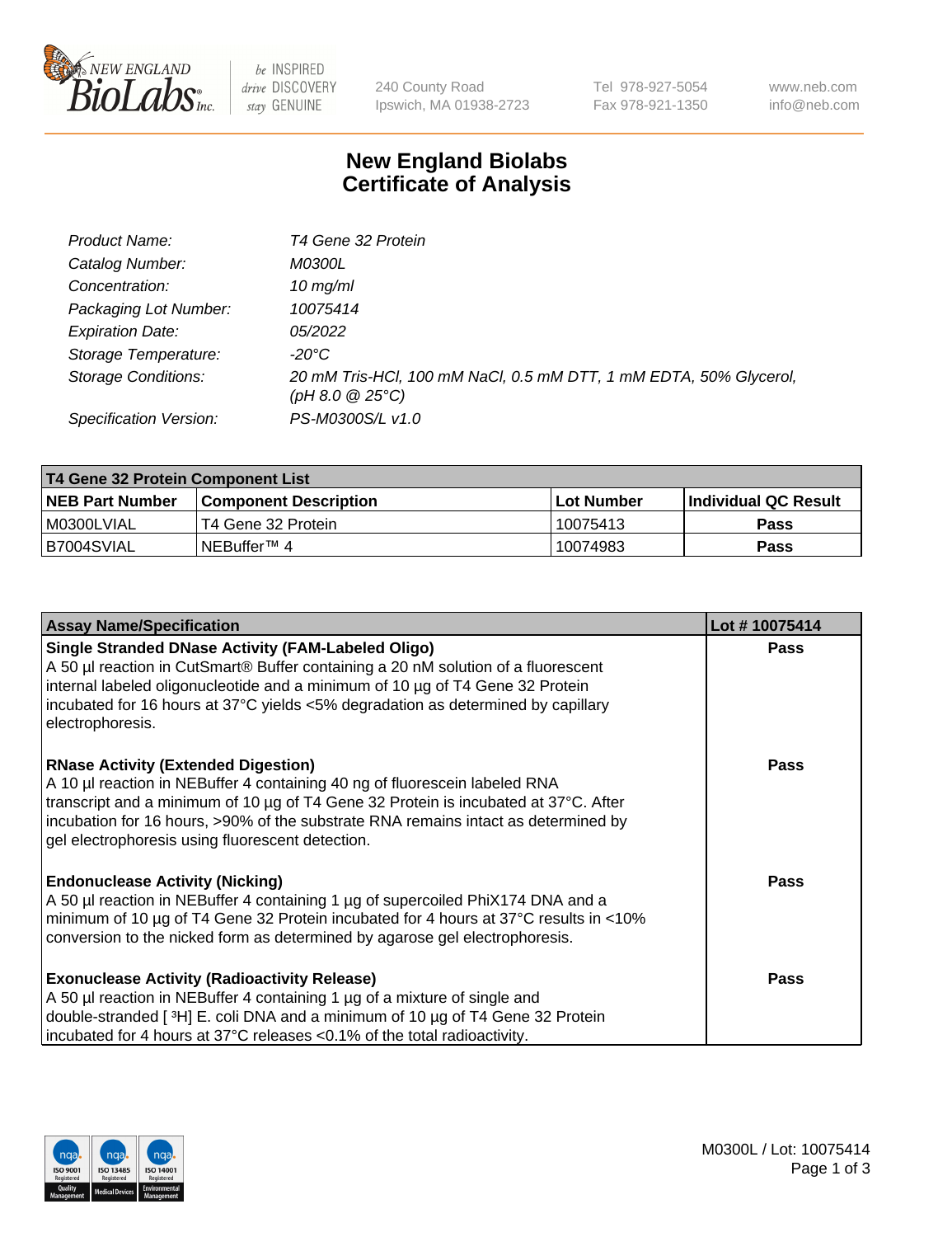

be INSPIRED drive DISCOVERY stay GENUINE

240 County Road Ipswich, MA 01938-2723 Tel 978-927-5054 Fax 978-921-1350 www.neb.com info@neb.com

| <b>Assay Name/Specification</b>                                                                                                                                                                                                                                                                                                                                                                             | Lot #10075414 |
|-------------------------------------------------------------------------------------------------------------------------------------------------------------------------------------------------------------------------------------------------------------------------------------------------------------------------------------------------------------------------------------------------------------|---------------|
| Functional Testing (Single Stranded DNA Binding - FAM Labeled Oligo)<br>A 20 µl reaction in NEBuffer 4 containing 20 µM FAM-labeled 50-mer and a maximum of<br>80 µg of T4 Gene 32 Protein incubated for 30 minutes at 37°C produces a mobility<br>shift in >95% of the starting material as determined by TBE gel electrophoresis and<br>UV imaging.                                                       | <b>Pass</b>   |
| <b>Non-Specific DNase Activity (16 Hour)</b><br>A 50 µl reaction in NEBuffer 4 containing 1 µg of Lambda-HindIII DNA and a minimum<br>of 30 µg of T4 Gene 32 Protein incubated for 16 hours at 37°C results in a DNA<br>pattern free of detectable nuclease degradation as determined by agarose gel<br>electrophoresis.                                                                                    | Pass          |
| <b>Phosphatase activity (FAM Labeled Oligo)</b><br>A 50 ul reaction in CutSmart® Buffer containing a 20 nM solution of a fluorescent<br>internal labeled oligonucleotide with a 5' phosphate and a minimum of 10 µg of T4<br>Gene 32 Protein incubated for 16 hours at 37°C yields <5% degradation as determined<br>by capillary electrophoresis.                                                           | Pass          |
| <b>Protein Concentration (A280)</b><br>The concentration of T4 Gene 32 Protein is 10 mg/ml +/- 10% as determined by UV<br>absorption at 280 nm. Protein concentration is determined by the Pace method using<br>the extinction coefficient of 39,670 and molecular weight of 33,506 daltons for T4<br>Gene 32 Protein (Pace, C.N. et al. (1995) Protein Sci., 4, 2411-2423).                                | Pass          |
| <b>Protein Purity Assay (SDS-PAGE)</b><br>T4 Gene 32 Protein is ≥ 99% pure as determined by SDS-PAGE analysis using Coomassie<br>Blue detection.                                                                                                                                                                                                                                                            | Pass          |
| qPCR DNA Contamination (E. coli Genomic)<br>A minimum of 10 µg of T4 Gene 32 Protein is screened for the presence of E. coli<br>genomic DNA using SYBR® Green qPCR with primers specific for the E. coli 16S rRNA<br>locus. Results are quantified using a standard curve generated from purified E. coli<br>genomic DNA. The measured level of E. coli genomic DNA contamination is ≤ 1 E. coli<br>genome. | Pass          |
| <b>RNase Activity Assay (2 Hour Digestion)</b><br>A 10 µl reaction in NEBuffer 4 containing 40 ng of fluorescein labeled RNA<br>transcript and a minimum of 10 µg of T4 Gene 32 Protein incubated for 2 hours at<br>37°C results in no detectable degradation of the RNA as determined by gel<br>electrophoresis using fluorescent detection.                                                               | Pass          |

This product has been tested and shown to be in compliance with all specifications.